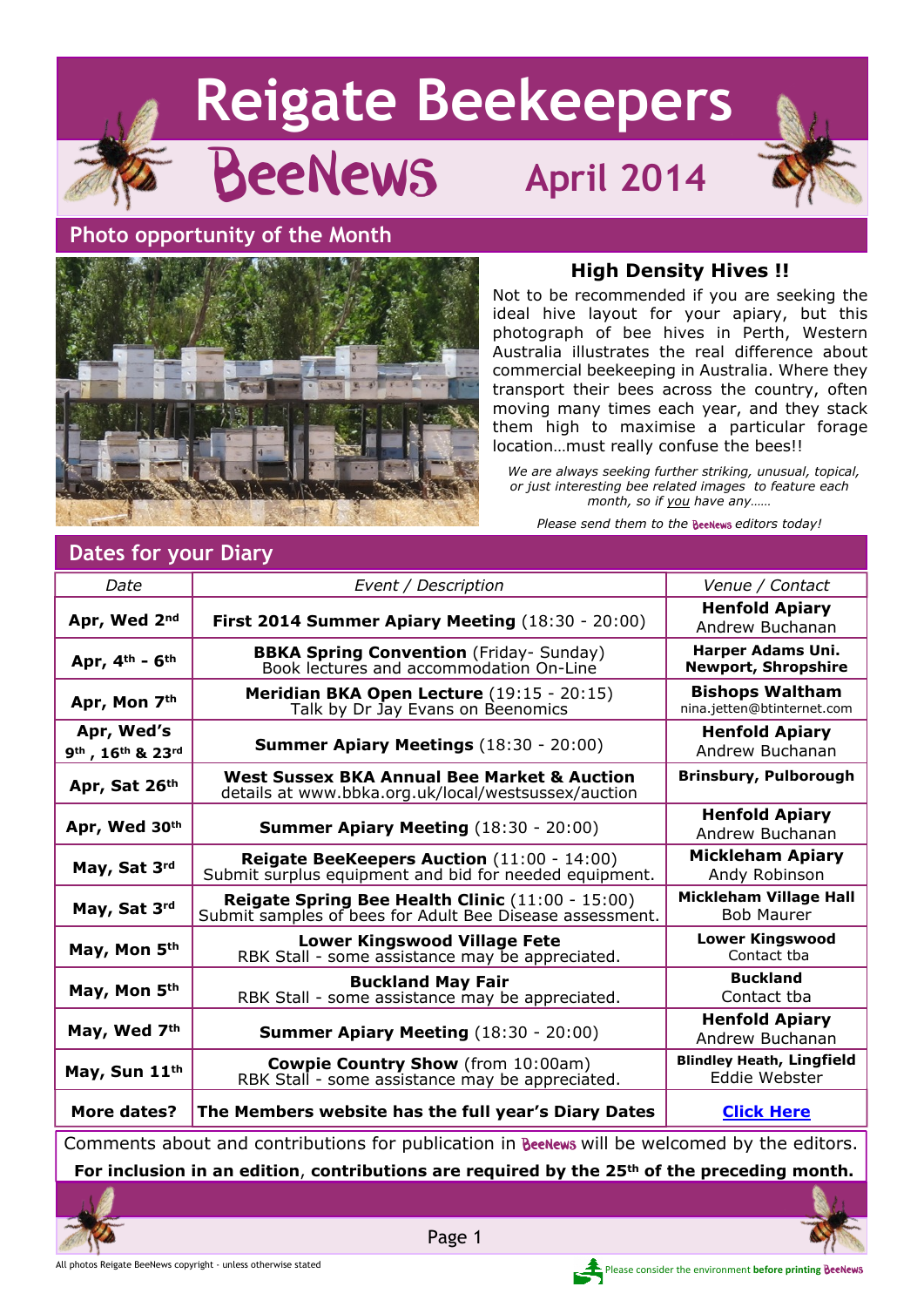#### **Editorial**

### **A Flying Start**

Hopefully you were fortunate enough to have colonies going into Winter and surviving the late December & January storms, and have been supplementing their own stores if necessary. If so, then you have probably already seen lots of activity outside and inside the hives. But remember, that just as the bees don't read the Beekeeping books we do, neither do they necessarily heed dates in a calendar when deciding what to do next.

So with this generally dryer and warmer weather, they are already off to a flying start; brood rearing, foraging … and turning their collective consciousness to thoughts of swarming.

This month, we include a timely message from the Swarm Team to 'Bee Prepared'. And although the bees may pay it no attention, a calendar of some key apiary activities throughout the year is included that may help the newer beekeepers read ahead about what's next! And for when you are not tending to your bees, your attention is drawn to activities aplenty to prepare for, or take part in local shows; promoting beekeeping, competing for trophies, and selling Honey. Once again we also present a selection of off-beat, topical and informative articles drawn from the wider world of beekeeping.

What we have not been able to do, due to our own publishing deadlines and space, is to include anything (other than in this brief editorial) about some late breaking news.

As the training meetings at our apiary are about to commence, Education Coordinator, *Andrew* **Cornwall**, has revised and is issuing 'The Reigate Way - Notes for Hive Tutors', and has also produced a schedule of how the syllabus will be delivered each week by the tutors in 'Basic Themes per Week'. 'Basic Study Notes' are also being provided.

All these documents will be able to be found in a brand NEW section in the top menu of the Members website … **EDUCATION**.

|                                   | <b>Section</b> | <b>Features</b>                                        | Page    |  |
|-----------------------------------|----------------|--------------------------------------------------------|---------|--|
| <b>Photo Opportunity</b>          |                | <b>High Density Hives</b>                              |         |  |
| <b>Dates for your Diary</b>       |                | 2 <sup>nd</sup> April - 11 <sup>th</sup> May           |         |  |
| <b>Editorial</b>                  |                | A Flying Start                                         |         |  |
| <b>Apiary News</b>                |                | Henfold Ready                                          | 3       |  |
|                                   |                | Appeal for Help                                        | 3       |  |
|                                   |                | Out Apiary Site Offer                                  | 3       |  |
| <b>Events News</b>                |                | Show Time - opportunities & requests to Compete & Help | 4       |  |
|                                   |                | Competition Frame - for our 2014 Honey Show            | 4       |  |
| <b>Swarm Stories</b>              |                | Bee Prepared to Receive a Swarm  now                   | 5       |  |
| <b>Horticultural News</b>         |                | Plant a Wild Flower Meadow                             | 5       |  |
| <b>Topical News</b>               |                | How Honey Combs Can Build Themselves                   | 6       |  |
|                                   |                | The Two Phases of the Varroa Mites Life Cycle          | $6 - 7$ |  |
| <b>About those Other Bees</b>     |                | <b>Honey Wasps</b>                                     | 7       |  |
| <b>New Beekeeping Experiences</b> |                | Key Events in a Beekeeping Year                        | 8       |  |
| <b>Questions &amp; Answers</b>    |                | What is a Bailey Change?                               | 9       |  |
| <b>Website News</b>               |                | <b>Latest Posts Summary</b>                            | 10      |  |
|                                   |                |                                                        |         |  |

#### **BeeNews Contents**

Our website is updated much more regularly than this monthly edition of BeeNews, so click on [Members Website](http://rbkbblog.com) for lots more information and, all the latest news and activity updates.



*Richard & Graham*



Page 2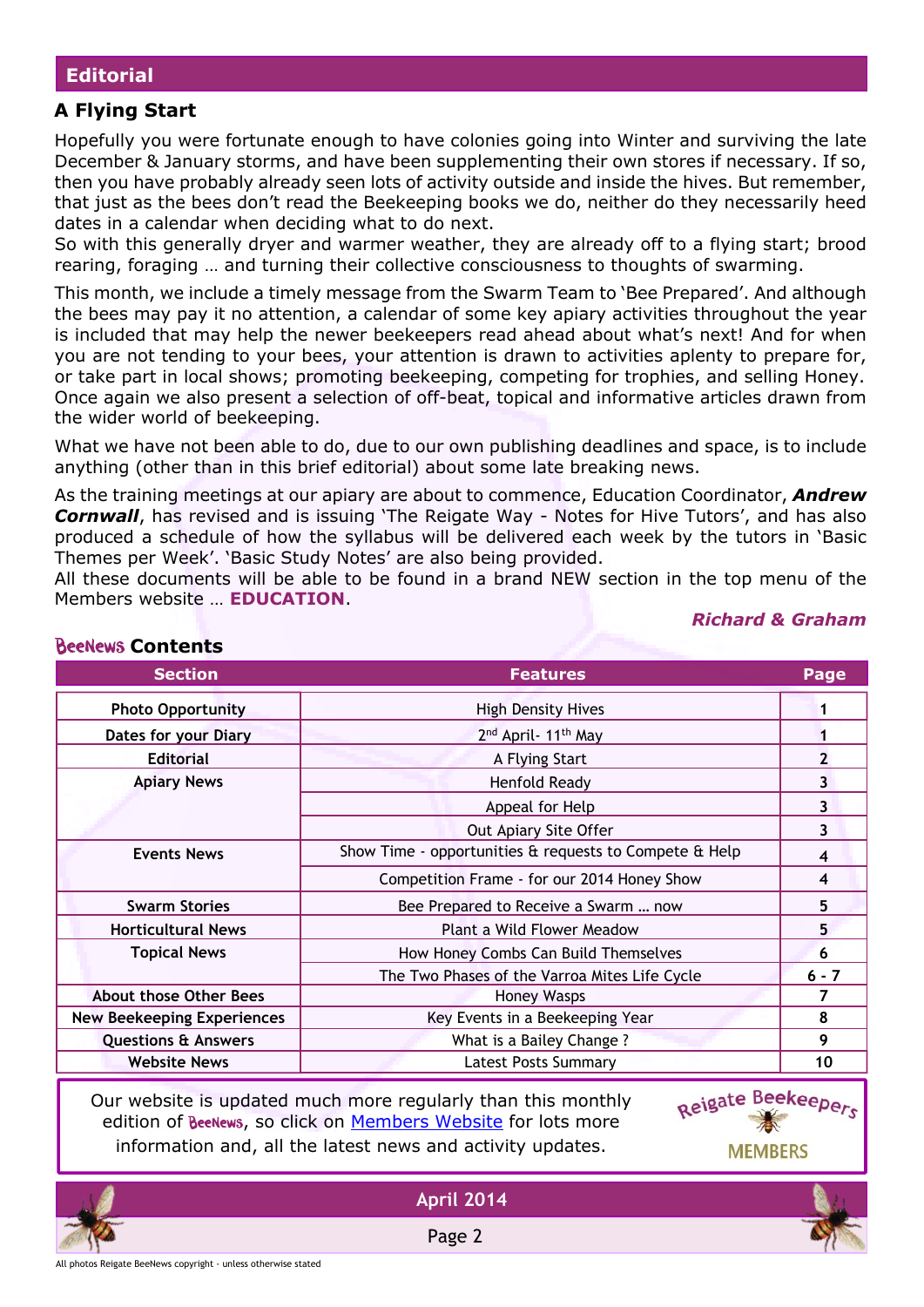# **Apiary News**

#### **Henfold Ready by** *Andrew Buchanan*

Saturday 15<sup>th</sup> March started dry but with a rather cloudy sky! Half an hour before the appointed hour for the start of the Tidy Up Day, about 10 members had already arrived eager to get going. By 10:00 o'clock there were 34 and by 10:30am there were 45, all busy with the long list of jobs which needed doing; together with 12 attendees of our Beginners Course eager to look into a hive for the 1st time.

Teams were made up to 'specialise' in carrying out such tasks as planting 93 trees and 10 roses bushes, pruning the hedgerows planted 3 years ago, sowing grass seed along the 'Causeway' across the paddock, clearing all the debris from the winter storms, having a bonfire, tidying up the containers, assessing the bees in all the hives, allocating equipment for each hive station to name just a few! And the sun came out from behind those clouds to join in as well.



The photograph shows who gave their time, effort and enthusiasm. Too many to name everyone. However, the exercise was made a lot easier with the help of the team leaders – *Andrew Cornwall, Roy Cottington*, *Richard Stuart*, and *Mike Welch.* Also, the whole event was made even more special by the efforts of *Coral Lloyd* who, as usual, provided tea, coffee and homemade biscuits and by *Rob* and *Pauline Sparkes* who surprised us all by donating plates of salmon salad, loads of sausages and rolls.

All in all, a great response to my plea for help, a fantastic amount of work done and lots of fun.

On behalf of all the members who were unable to join in and all those who visit Henfold Copse during the Summer:

**Well done and thank you all very much indeed.**

# **Is anybody out there willing to help with the following? First Aid**

**Appeal for Help by** *Andrew Buchanan*

As the number of visitors to Henfold Copse each Wednesday evening during the 2013 Summer Season was just under 60, it became apparent that a 'First Aider' should be available on site each week.

Currently *Pauline Sparkes* is our only First Aider and is unable to attend every session. Consequently, RBKA is looking for someone to join Pauline.

Anyone interested, qualified or not (RBKA will fund a course to enable qualification), please contact me, *Andrew Buchanan*.

#### **Refreshments**

From 1st June until 30th September this year, *Coral Lloyd* will be unable to look after our refreshments. Anyone who would like to be responsible for procuring tea, coffee and biscuits each Wednesday evening during this period (costs will be reimbursed), please contact me, *Andrew Buchanan*.

> Tel 01306 712773 Email andrewb38@btinternet.com

# **Please Leave a Comment**

[Click to comment on this item](http://rbkbblog.com/2014/04/01/april-2014-beenews/)

#### **Out Apiary Site Offer by** *Maggie Minter*

The owner of a house with an orchard that has in previous times been used to locate hives, is offering a Reigate Beekeeper member the opportunity to reintroduce bees to their site.

Jo Marshall describes the site as a lovely rural area south of Dorking, along Coldharbour Lane RH4 3JG. The site should be suitable for at least a few hives to start with … then see how it goes - and Jo is happy to discuss further.

Contact details can be provided upon application to me [Click Here.](http://rbkbblog.com/membership/whos-who/contact-maggie-minter-committee-member/)

Do also check the complete list of Out Apiary Offers on the website [Click Here.](http://rbkbblog.com/category/out-apiary-offers/)

#### *Maggie*







**April 2014**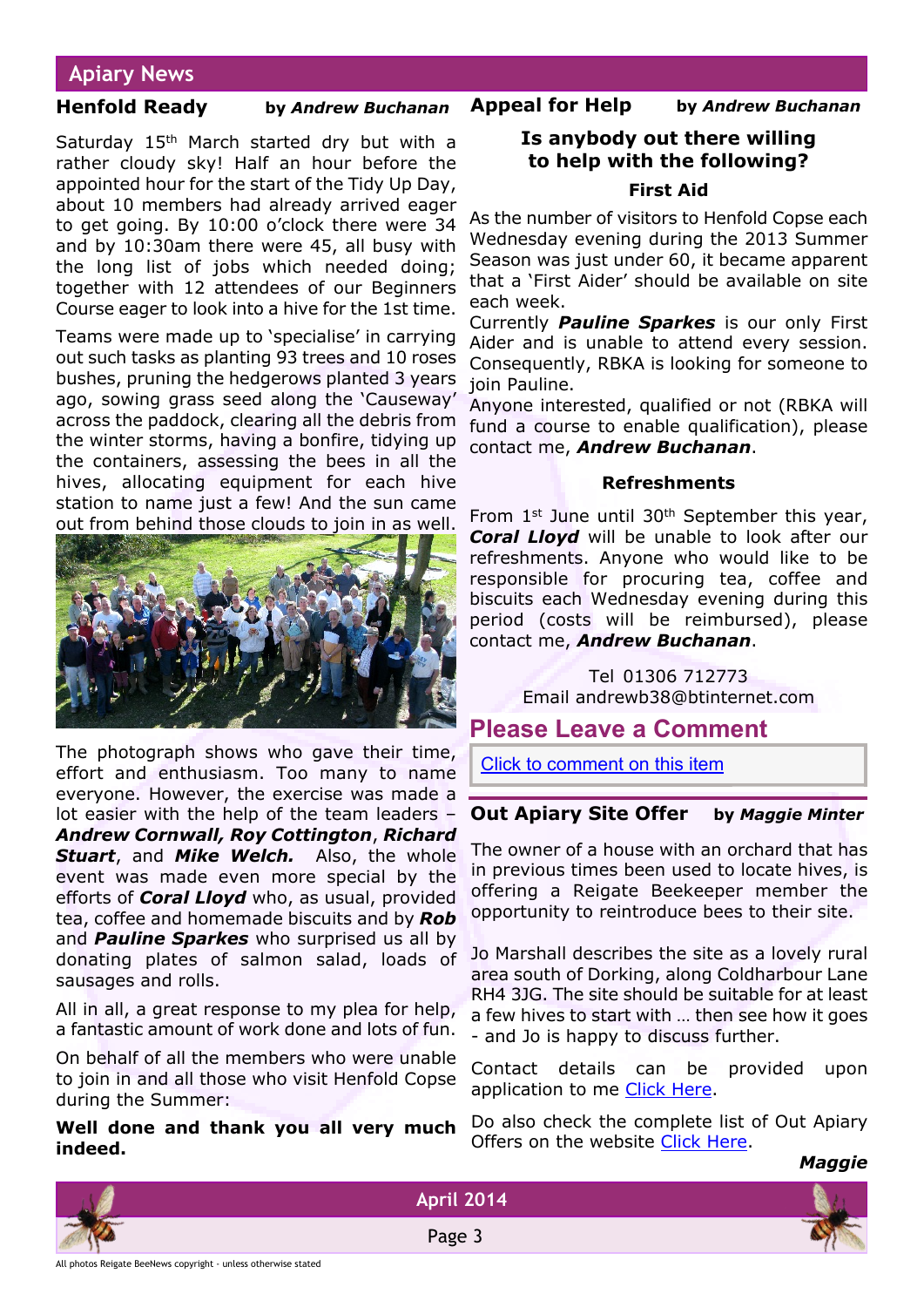### **Events News**

#### **Show Time - opportunities & requests to Compete & Help**

Shows, Fairs and Fetes in the coming months provide opportunities for members to enter into Honey Competitions or participate as volunteer assistants; variously setting up stalls, talking to the public about beekeeping or selling the divisions and members honey etc.

Fuller details are, or will be, available via the Members website, but these are the upcoming events that you could be preparing or volunteering for now …

#### **Surrey County Honey Show, 26th May**

A Spring Bank Holiday event at Stoke Park, Guildford.

A **Free** admission ticket for every 5 Honey Show entries per exhibitor, and **Free** admission provided for volunteers helping as stewards in the Bee Tent during the day (with 2 hours **Free** time to go round the show plus time for the **Free** lunch).

The Honey Show Competition Class details and Entry form is available - [click here.](http://rbkbblog.files.wordpress.com/2014/03/honey-schedule-14.pdf)

**Entry forms** requested **by 26th April** please.

**Late Entries** required **by 12th May** latest.

The Bee Tent Steward Application form is available - [click here.](http://rbkbblog.files.wordpress.com/2014/03/surrey-show-2014-stewards-application.docx) Chief Steward, Michael

Main, requests **applications by 28th April.**

For fuller details, [click here.](http://rbkbblog.com/2014/03/03/surrey-county-honey-show-26th-may/)

### **South of England Show, 5-6th June**

The Honey Show entries secretary for the Bees & Honey section of this annual event at Ardingly, West Sussex is our very own *Pauline Sparkes*, who invites members to participate in the competition, either individually, in groups or as a division.

Schedule of Classes & Prize List, [click here](http://rbkbblog.files.wordpress.com/2014/03/soesschedule-of-classes-and-prize-list-2014.pdf). Honey Entry Form, [click here.](http://rbkbblog.files.wordpress.com/2014/03/soeshoney-entry-form-2014.pdf)

**Entry forms** requested **by 13th April** please. **Late Entries** required **by 11th May** latest.

For fuller details, [click here.](http://rbkbblog.com/2014/03/26/south-of-england-show-bees-honey/)

#### **Fayres, Fairs, Fetes and Village Shows**

There is a growing list of events where Reigate Beekeepers will be represented this summer promoting Beekeeping and selling Honey etc.

A complete list is being maintained on the Public website … to advise potential customers of where we will be! [Click here](http://reigatebeekeepers.org.uk/local-shows/). The events are also listed in our on-line calendar, **[Diary Dates](http://rbkbblog.com/diary-dates/)**.

Maybe there is an event close to where you live. If you would like to offer your assistance for any of these events, please contact *Mike Hill* in the first instance to find out what help might be needed, [click here.](http://rbkbblog.com/membership/whos-who/contact-mike-hill-membership-sec-committee-member/)

#### **Competition Frame - for our 2014 Honey Show by** *Celia Perry*

#### Each year in October RBKA holds a Honey What could be simpler? A word of warning Show. This has various classes in which people though – if there is tie for heaviest frame, the can exhibit their honey, candles and other winner will be decided on how the frame looks. products of the hive. One of the classes is for Frames will be available from me or *Maggie* a Competition Frame and you need to be *Bourne* at Henfold Copse **from Wednesday** thinking about this NOW.

You buy a super frame and sheet of foundation for £2 from the apiary on a Wednesday night. The top bar of the frame will be signed by *Maggie Bourne* to authenticate it. No charge if the frame is for an RBKA hive. You make up the frame, put it in a super in your hive at home or in your class hive at the RBKA apiary and let the bees do all the hard work.

The heaviest frame entered in the Competition Summer. Frame class at the Honey Show in October wins.

**17th April** onwards, on a strictly cash-ondelivery basis.

Just remember the top bar of the frame must be signed by *Maggie Bourne* before you put it in the hive or it will be rejected by the Judge. No-one else can sign the frame.

Further Honey Show information will be in BeeNews and the Members website later in the



Page 4



*Celia*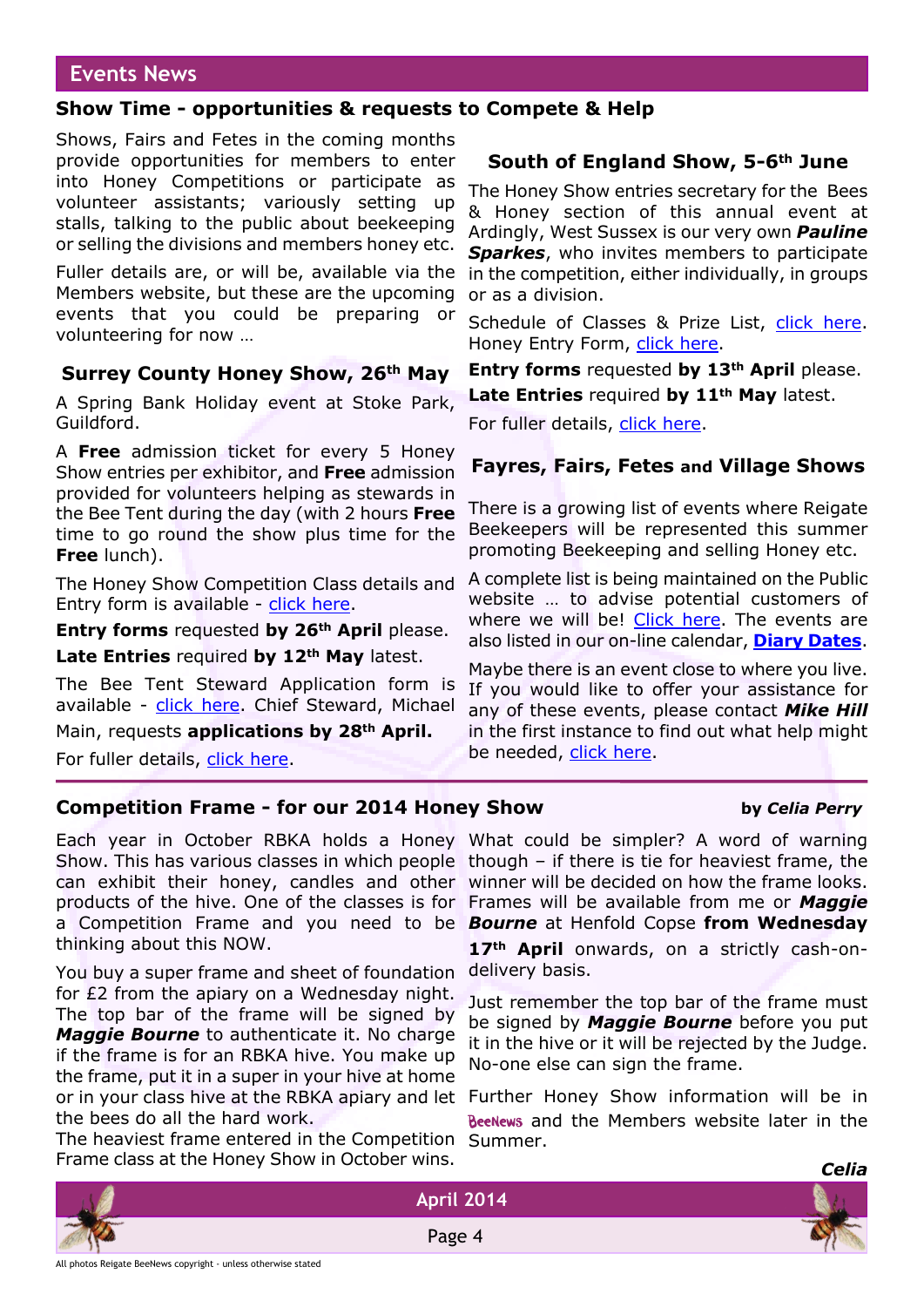### **Swarm Stories**

#### **Bee Prepared to Receive a Swarm … now from the** *Swarm Team*



The mild Winter allowed queens to recommence laying early, if indeed

they had ever ceased. Colony increases are well in hand, with drone brood and even emerging drones being found by mid March.

All of which means that the Swarm Collecting Team, coordinated by Richard Woodhouse, expect to be busy VERY soon; responding to phone calls from the public.

Indicators point towards EARLY Are you keen to receive a captured swarm from activity on the swarm front this year. the Swarm Team? Whether to start your Beekeeping, or to maybe replace a colony lost last year or over-winter. If so, you need to have a Swarm Box ready and get your name on the Swarm Registration List … now.

> Full details about registering and preparing a box to our requirements, are included in the website's Knowledge Base. Go to 'The Swarm Collection' articles … now. [Click here.](http://rbkbblog.com/category/swarm-collection/)

### **Horticultural News**

#### **Plant a Wild Flower Meadow**

Surprisingly you don't need much space, only The annual seeds, if planted now, should a few square metres can be sufficient to benefit appear in the first year, and the perennials take our bees and other pollinating insects. And it more time, so expect a year or two before you can be much easy than you think - so why not will achieve the full benefit. consider planting an area of wild flowers in your garden ?

Wildflower meadows are an alternative to lawns think of the grass that you will no longer need and borders, and can provide a display for many months. Choose from annual meadows that provide a one-off show or perennial meadows that persist from year to year.

Seeds are available for various soil types and locations, shade, hedgerows, or full sun. Wild flowers actually prefer poor soils, and with specially selected seeds even areas of grass can be transformed into a veritable smorgasbord for insects.

Now is the time to plant - March/April and September being the usual recommendations.

Steve Alton formerly of the Millennium Seed Bank, Royal Botanic Gardens at Kew, gave a really stimulating talk about the benefit of wild flowers at the recent Surrey Bee day. With his wife Karen, an entomologist, he runs a company called 'FlowerScapes' who specialise in wild life gardens and can supply specially developed seed mixes. For more information [click here.](http://www.flowerscapes.org.uk/#)

Other suppliers of seeds are also available, and there is plenty of advice about preparing, planting and maintaining wild flowers in your garden. The RHS advice is particularly good [click here.](http://apps.rhs.org.uk/advicesearch/profile.aspx?pid=436)

It may also not be as expensive as you think, and besides the gratitude of the insects just to mow.

I've hired a rotovator to turn over part of my existing lawn area to create a wild flower meadow area in my garden. I will be planting in April and will update on how it progresses.



Wild flower meadow habitats have decreased by 97% since the 1930's. So wouldn't it be good if the local highway authorities could be persuaded to stop cutting roadside verges, (except where visibility is required), and plant them with a sprinkle of suitable seeds to allow the wild flowers to grow !!

#### *Graham Pooley*

# **Please Leave a Comment**

[Click to comment on this item](http://rbkbblog.com/2014/04/01/april-2014-beenews/)





Page 5

**April 2014**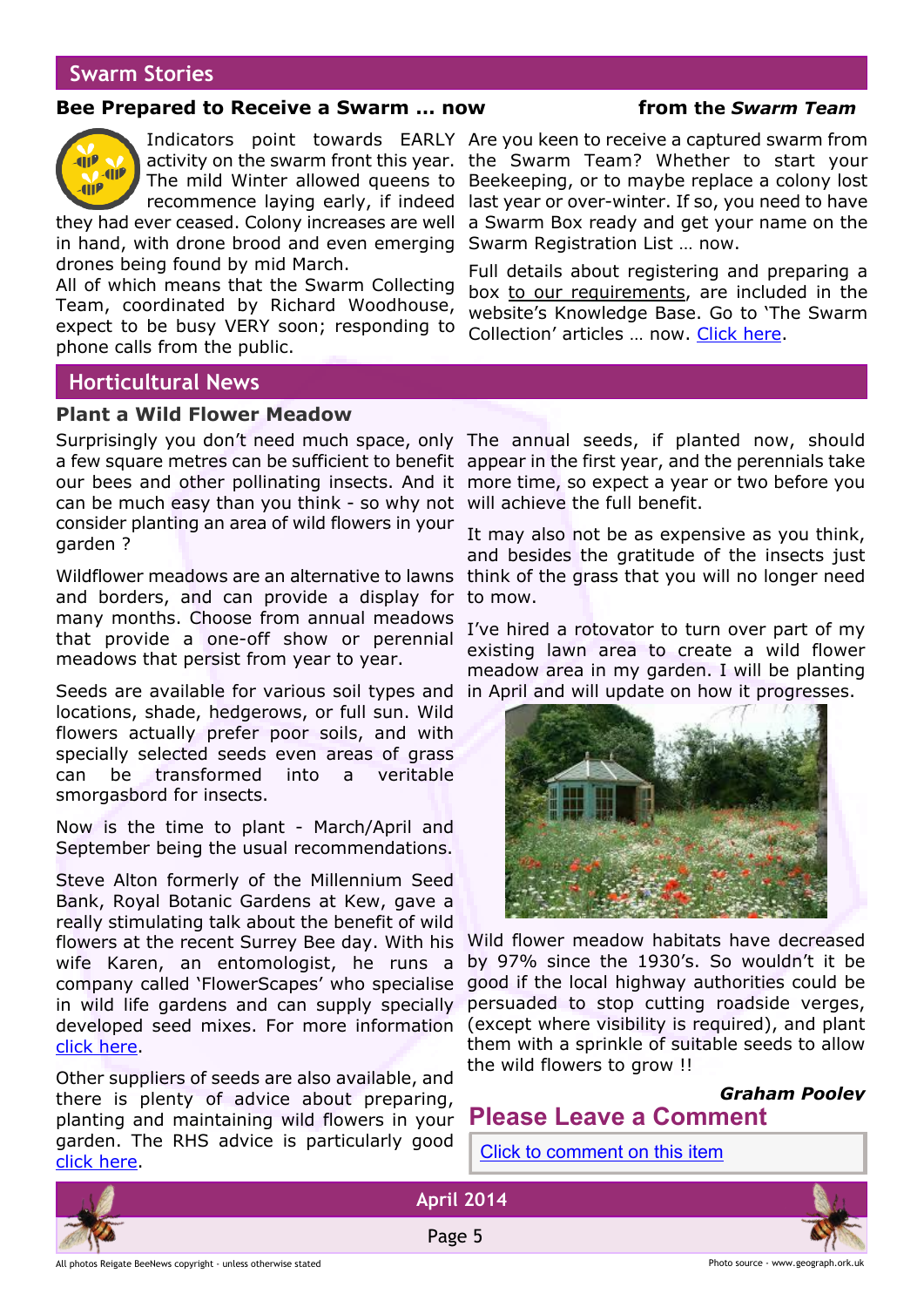# **Topical News**

#### **How Honey Combs Can Build Themselves**

*This international journal of science 'Nature'* one of three forms: triangular, square or *article, spotted by Eva Dembinska, suggests* hexagonal. Of these, hexagons divide up the *it may be physical forces rather than bees' ingenuity that create hexagonal cells in comb.*

The perfect hexagonal array of bees' honeycombs, admired for millennia as an



example of natural pattern formation, owes more to simple physical forces than to the skill of bees, according to a new study.

Engineer Bhushan Karihaloo at the University of Cardiff, UK, and his co-workers say that bees simply make cells that are circular in cross section and are packed together like a layer of bubbles. According to their research, which appears in the Journal of the Royal Society Interface, the wax, softened by the heat of the bees' bodies, then gets pulled into hexagonal cells by surface tension at the junctions where three walls meet.

This finding feeds into a long-standing debate about whether the honeycomb is an example of exquisite biological engineering or blind physics.

A regular geometric array of identical cells with simple polygonal cross sections can take only

space using the smallest wall area, and thus, for a honeycomb, the least wax.

This economy was noted in the 4th century AD by the mathematician Pappus of Alexandria, who contended that the bees had "a certain geometrical forethought". But in the 17th century, the Danish mathematician Erasmus Bartholin suggested that the insects need no such forethought. He said that hexagons would result automatically from the pressure of each bee trying to make its cell as large as possible, much as the pressure of bubbles packed in a single layer creates a hexagonal foam.

In 1917, the Scottish zoologist D'Arcy Thompson argued, again by analogy with bubbles, that surface tension in the soft wax will pull the cell walls into hexagonal, threefold junctions. A team led by Christian Pirk, then at the University of Würzburg in Germany, showed in 2004 that molten wax poured into the space between a regular hexagonal array of cylindrical rubber bungs does indeed retract into hexagons as it cools and hardens.

*For further information and to read the full* article please [click here](http://www.nature.com/news/how-honeycombs-can-build-themselves-1.13398).

#### **The Two Phases of the Varroa Mites Life Cycle**

#### **Phase 1 - the Phoretic stage**.

During which mites ride on adult workers or drones. At the same time they are feeding on blood (hemolymph) from bees, usually from the inter-segmental membrane on the abdomen. The phoretic stage lasts about 5-11 days when there is brood in the colony.

Mites are forced to remain phoretic if there is no brood, and this can last 5 - 6 months in cold climates. Mites often change hosts (hopping from one bee to another), and this contributes to transmission of various viruses, by injection in another bee during feeding.

Mites experience higher mortality during the phoretic stage, because they make mistakes, and fall to the screen bottom; get bitten by workers during grooming; or die due to old age.

The 'natural drop' on a screened bottom board

reflects a combination of all of these factors. However, the total of these fallen mites are less than 20% of the population. Therefore, using a bottom-screen-board alone will reduce, but not eliminate the need for other IPM techniques.

During the phoretic stage mites transfer horizontally to other colonies. Either by being accidentally dropped onto flowers and then picked up by other foragers, or by mite-carrying bees drifting to another colony, or finally by bees robbing a colony dying from mite infestation.

This last situation causes selection of mites with high virulence, because normally mites that kill a colony will also die with their host, but with robbing behaviour the successful transfer of mites from the dying colony to another is guaranteed. (Another very good reason to avoid robbing behaviour).



Page 6

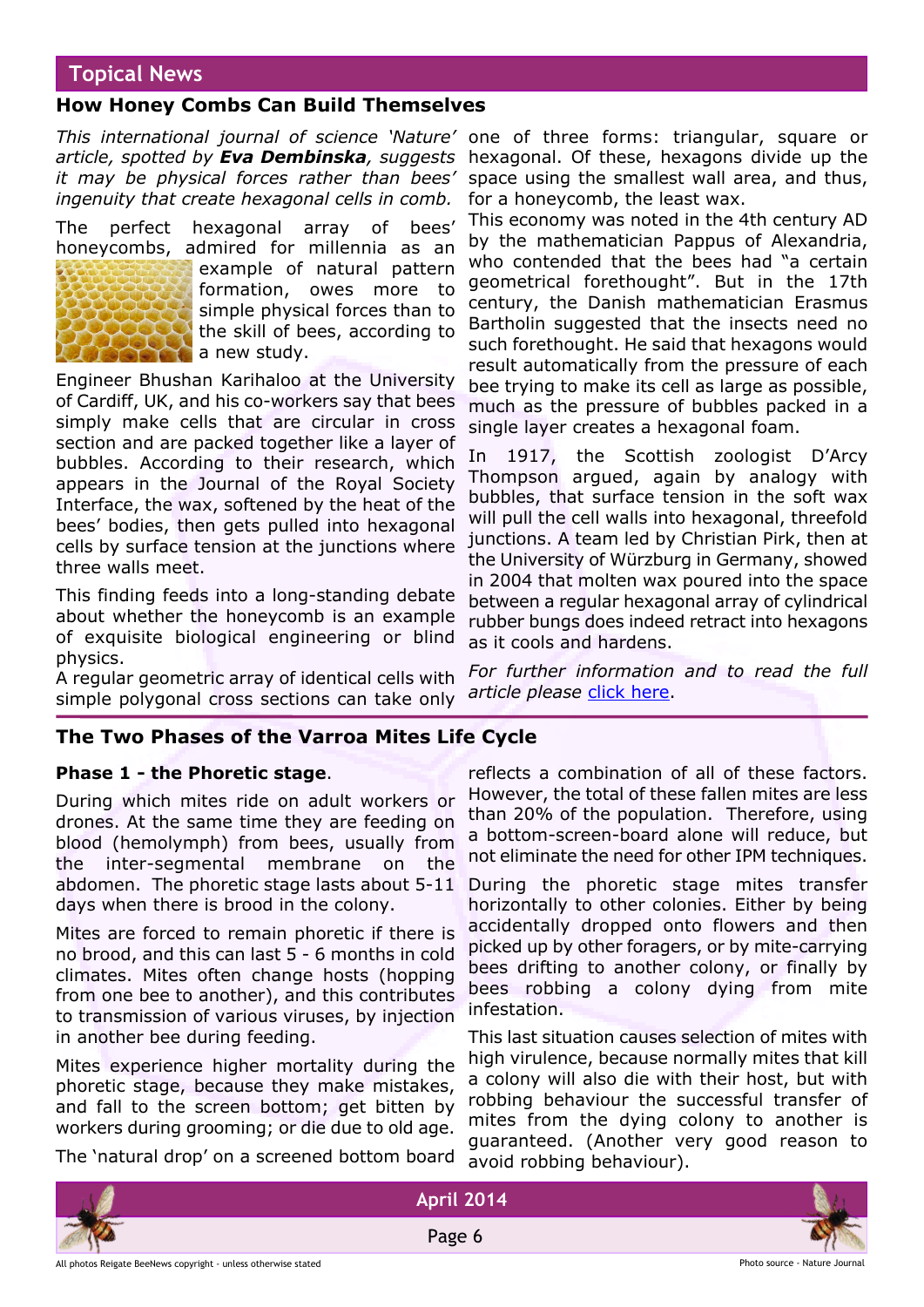#### **Phase 2 - the Reproductive stage.**

Only during this time is it possible for mites to increase their population. This occurs only under the capped brood cell. Mature female mites are already mated when they emerge, as bees emerge from the cell.

The varroa mite invades a host (worker or drone larvae) cell just prior to the cell being capped. Once inside, she will hide in the brood food in an upside-down position (viewed from the top of the cell). Mites have special appendages called 'peretrimes' (essentially as snorkelling tubes) that help them breathe.

Shortly after a cell is capped, the larva inside will spin a cocoon, and then become a prepupa. The mite will not feed until about five hours after the cell is capped, (after spinning is done), and the first egg is laid 70 hours after cell capping. The first egg is not fertilized, and becomes a male. This is the same as in honey bees, as both organisms have a 'haplodiploidy' sex determination mechanism, where males are haploid (having no father) and females are diploid (having both parents).

After this, approximately every thirty hours, the mite lays a female egg. If the mother mite

was not mated properly, then all of her offspring will be males. A total of five (on worker pupae), or six eggs (on drone pupae), can be laid in a capped cell. However, worker bees will emerge about eleven days after capping, and drones fourteen days; but a daughter mite takes six days to mature. Therefore, most of these eggs do not have time to develop into adults,  $(6 + 70)$  hrs delay in egg laying  $+1$  day for first egg as male=10 days, leaving only 1 daughter time to mature).

The males and the unsclerotized (white) females, who are not fully developed, all die shortly due to dehydration after a cell is opened, (after bee emergence, or uncapping by hygienic bees). Therefore only the mature, tanned female mites, but not most nymph stages and males, are seen by beekeepers.

Males will mate with a female repeatedly to result in a total of about 35 spermatozoa inside the female spermatheca.

*For further information and to read the full article by Zachary Huang, Department of Entomology, Michigan State University please* [click here](http://www.extension.org/pages/65450/varroa-mite-reproductive-biology#.UmcKhiTZc7B).

#### **Honey Wasps**

Apparently not only bees can produce honey. Brachygastra mellifica, commonly known as the nest are used to store honey that the wasps Mexican Honey Wasp also produces honey.

It is a small Neotropical paper wasp that is distributed from southern Texas and extreme southeastern Arizona in the United States south through Mexico and Central America.



The specific name means 'honey-making', and this species is well known as one of the very few insects other than bees to produce and store honey. It is a dark wasp with some yellow bands on the abdomen, and very fine, slightly shining golden-brown pubescence on the body. The nests are constructed out of paper, placed among the branches of trees and shrubs, and measure 40–50 cm in diameter when mature, with ten or more layers of horizontal honeycombed cells within the outer envelope.

 **About those Other Bees** *an occasional feature looking at the honey bees' cousins*

Many of the empty cells on the periphery of the produce by concentrating nectar, in much the same fashion our familiar honey bees. The honey is fed to the wasp larvae, and is their primary, if not sole, food source (adults have been observed capturing insect prey, which is typical behaviour for paper wasps).

Nests are founded by swarms, also somewhat similar to honey bees, but the swarms contain multiple queens, as do the mature nests. There can be several thousand workers in a mature nest, and workers are somewhat aggressive; the sting is barbed, yet another feature convergent with honey bees.

The honey produced by these wasps is consumed by humans, though the nectar from certain common plants (e.g., *Datura*) can result in the honey being toxic.

# **Please Leave a Comment**

[Click to comment on this item](http://rbkbblog.com/2014/04/01/april-2014-beenews/)





**April 2014** Page 7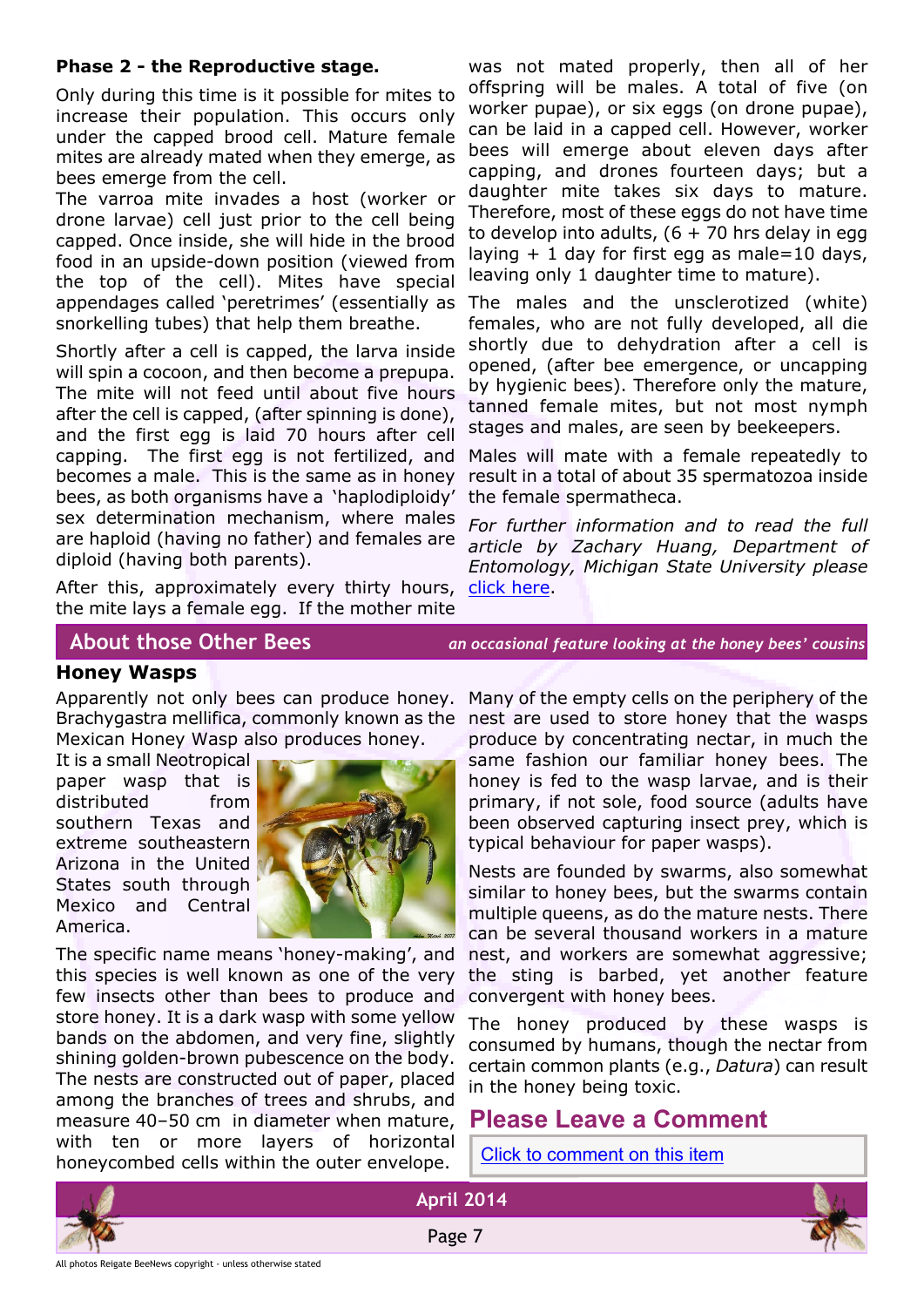# **New Beekeeping Experiences**

# **Key Events in a Beekeeping Year**

As a new beekeeper it may be valuable to have a calendar that overviews the year and highlights key events, so that you are aware of them and know you need to plan and prepare.

The following is a typical example - many of which have been extracted from the 'Monthly Tips' which we feature on the members website; [click here](http://rbkbblog.com/category/this-month-in-your-apiary/) for this months' tips.

| <b>January</b>  | Heft Hives and Feed Fondant<br>Treat Varroa with Oxalic Acid                                                                                                                                                                                                                                                                                          |  |
|-----------------|-------------------------------------------------------------------------------------------------------------------------------------------------------------------------------------------------------------------------------------------------------------------------------------------------------------------------------------------------------|--|
| <b>February</b> | Heft Hives and Feed Fondant                                                                                                                                                                                                                                                                                                                           |  |
| <b>March</b>    | Feed weaker colonies with syrup<br>If suspected treat for Nosema<br>Construct and prepare hive equipment                                                                                                                                                                                                                                              |  |
| April           | Change Comb - consider Bailey Change or Shook Swarm<br>Spring Clean - change floors, brood box, and crown board<br>Feed weaker colonies with syrup<br>Start checking weekly for Queen Cells<br>Monitor varroa drop count, dust frames with icing sugar if high.<br>Participate in Spring Bee Clinic<br>Add first Super over a replaced Queen Excluder |  |
| May             | Feed syrup if foraging is poor<br>Check weekly for Queen Cells<br>Monitor varroa drop count, dust frames with icing sugar if high.<br>Manage to prevent Swarming<br><b>Extract Oil Seed Rape Honey</b>                                                                                                                                                |  |
| June            | Feed syrup if foraging is poor<br>Check weekly for Queen Cells<br>Monitor varroa drop count, dust frames with icing sugar if high.<br>Manage to prevent Swarming<br>Mark Queens                                                                                                                                                                       |  |
| July            | <b>Add Supers</b><br>Monitor varroa drop count, dust frames with icing sugar if high.                                                                                                                                                                                                                                                                 |  |
| <b>August</b>   | <b>Extract Honey</b><br>Cull and Replace Old Queens<br>Participate in Autumn Bee Clinic                                                                                                                                                                                                                                                               |  |
| September       | Treat for varroa when supers removed<br>Feed syrup after varroa treatment<br>Unite to restore weaker colonies                                                                                                                                                                                                                                         |  |
| <b>October</b>  | Remove Queen Excluder<br>Prepare for Winter - ventilation, mouse guards, woodpecker protection<br>Clean and repair equipment                                                                                                                                                                                                                          |  |
| <b>November</b> | Complete winter feeding                                                                                                                                                                                                                                                                                                                               |  |
| <b>December</b> | Check hives for weather damage<br>Order new equipment for next season                                                                                                                                                                                                                                                                                 |  |

Obviously this cannot be an exhaustive list of all beekeeping activities and events during the year, and depending on many factors, inc. the weather, the timing of events may vary.

**April 2014**

Page 8

It is only intended as a general guide, and comments from both new and experienced **Please Leave a Comment** beekeepers would be appreciated to improve the calendar. *Graham Pooley*

[Click to comment on this item](http://rbkbblog.com/2014/04/01/april-2014-beenews/)

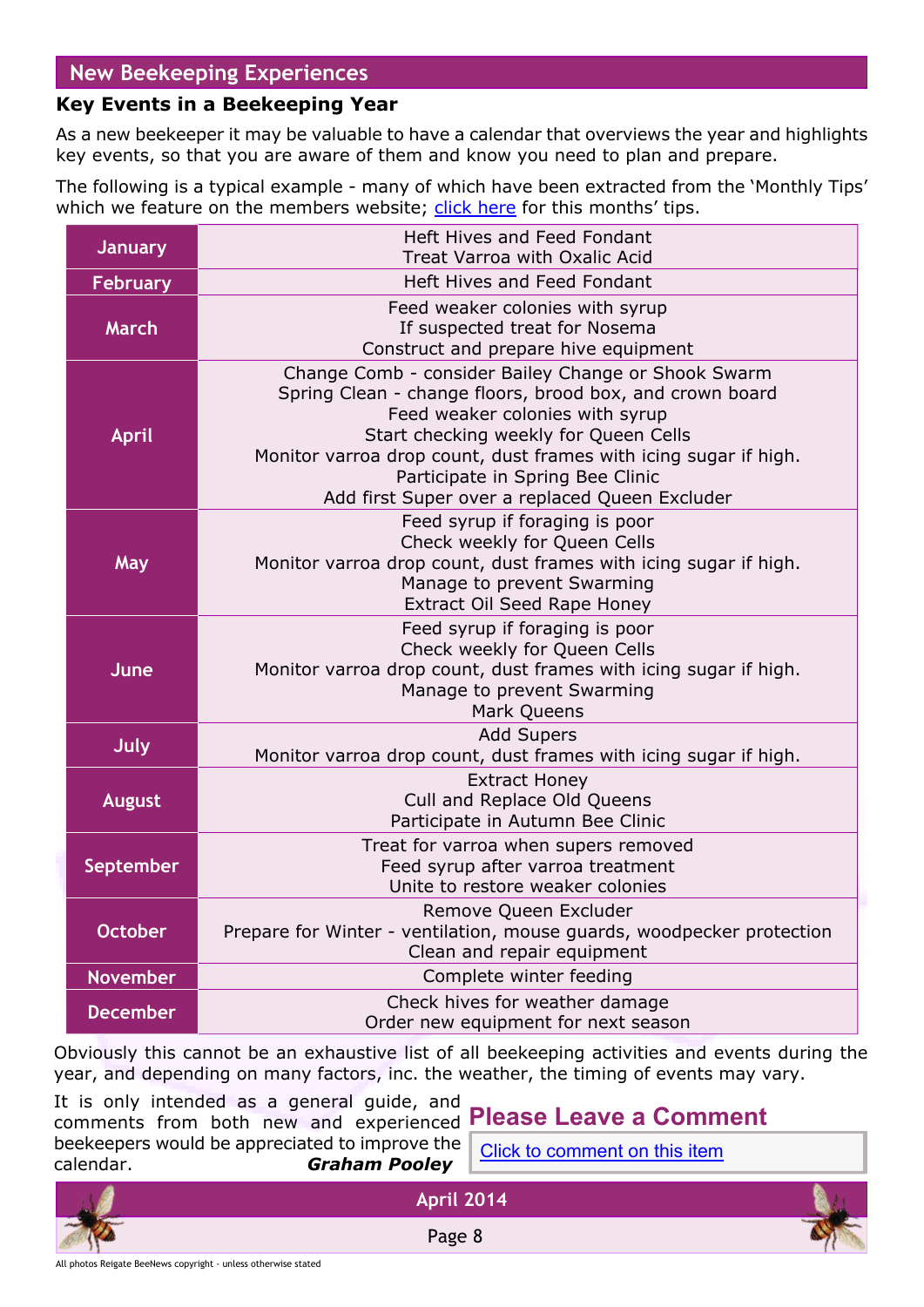# **Questions & Answers**

**Please send your questions and queries to the editors** and we will seek out an answer or explanation to publish in a future issue.

#### **Question - What is a Bailey Change ?**

The 'Bailey Frame Change' is a manipulation two boxes, thus trapping the queen in the upper used to replace old or diseased comb. It was originally proposed and publicised by Lesley Bailey, the Rothamsted expert on bee diseases.

The general recommendation is that you should not use comb for more than three years - some beekeepers suggest you replace a third of your frames each year.

Other methods of changing all the frames can be used such as the Shook Swarm, (which will be featured in next months edition of BeeNews).

Although not as inherently cleansing as the Shook Swarm the following approach to a Bailey Change is more fastidious than Bailey's original description.

As mentioned, part of the intention of this manipulation is an improvement in cleanliness of the hive in general, so any hive part that can be removed and replaced with a freshly cleaned one will be of benefit and reduce the virus load.

Many instructions start by saying change the hive floor for a fresh one, but it may be preferable to go further and change it at the start of the process and again at the end, when the old brood chamber is removed.

Some beekeepers also recommend that you start by removing any unoccupied frames and centralise the remaining frames in your brood chamber. Then place a dummy board on either side of these frames. (If you have sufficient dummy boards, fill the box with these).

### **Stage (1)**

Prepare a clean brood box filled with frames of foundation. Place this box over the existing brood chamber. Take this opportunity to use a fresh crown board. Feed with winter strength sugar syrup of constituents 650 ml of water to 1 kilogram of sugar.

### **Stage (2)**

One or two weeks later, when the bees should have drawn out some of the foundation in the upper box, find the queen and place her on this comb. Introduce a queen excluder between the

chamber. If possible arrange a new hive entrance between the two brood boxes, (not really possible with a WBC hive), and close off the old entrance. This stops the returning foragers crossing the old comb, and helps reduce the pollen stored in these combs. Ensure that adequate feed is still available.

#### **Stage (3)**

After a further three weeks the brood in the lower box will have hatched, and you can remove the old box and frames.

Finally, if you wish move the hive to one side and place a fresh stand, floor and brood chamber on the old site, then transfer the upper box frames, one by one, in the sequence that they were in.



In a few weeks the bees will build up rapidly.

The best time to do the manipulation is in early Spring when the brood nest is about to be expanded. It will take around five to six weeks for the full comb change process.

#### *Graham Pooley*

*For more details [click here](https://secure.fera.defra.gov.uk/beebase/downloadDocument.cfm?id=170) to see the National Bee Unit Leaflet on Replacing old Brood Comb.*

*Also listed under 'Best Practice Guides' in our website's Knowledge Base, [click here](http://rbkbblog.com/2013/10/28/beekeeping-best-practice-guides-from-fera-the-full-list/)*

# **Please Leave a Comment**

[Click to comment on this item](http://rbkbblog.com/2014/04/01/april-2014-beenews/)

**April 2014**

Page 9